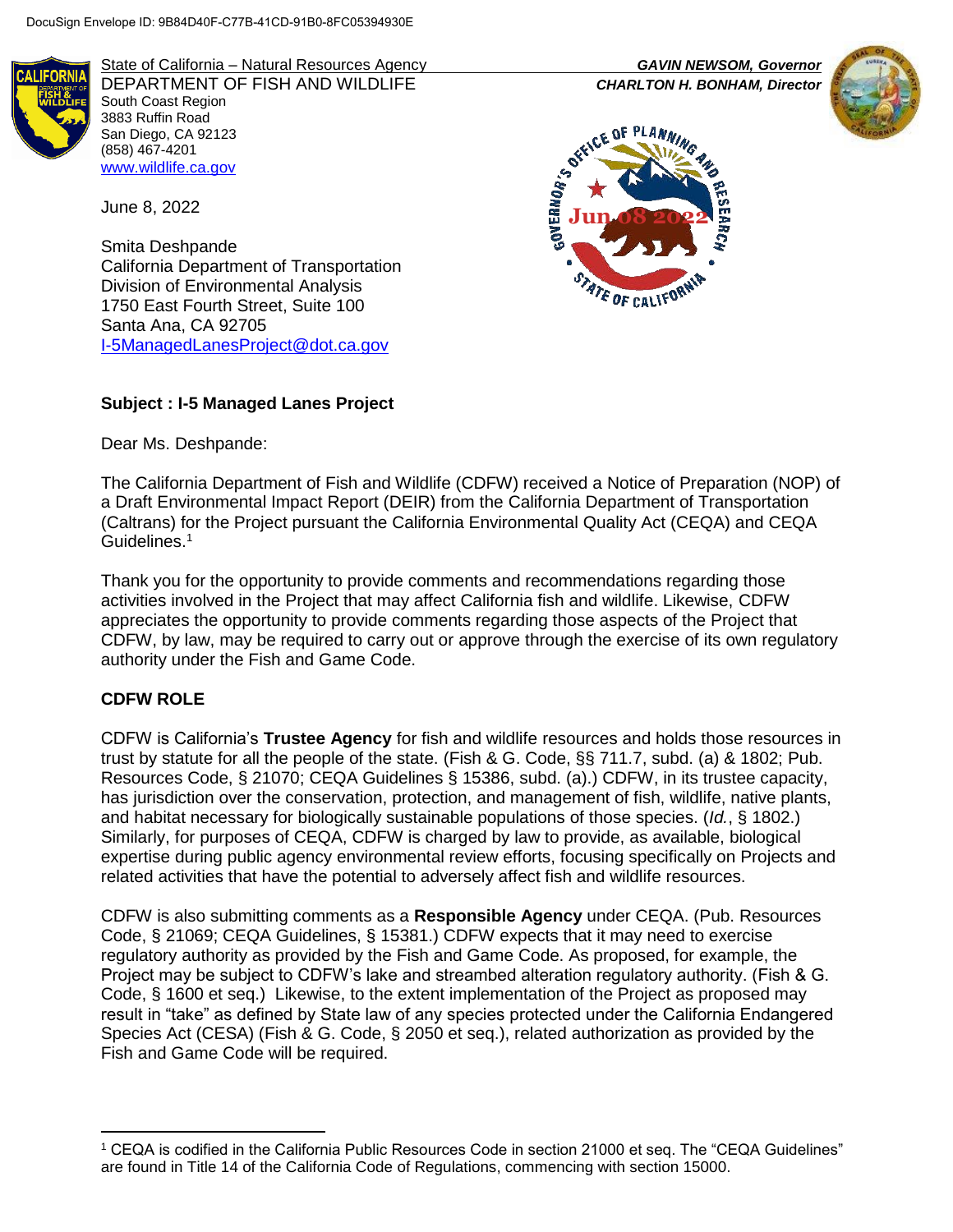Smita Deshpande California Department of Transportation June 8, 2022 Page 2 of 8

### **PROJECT DESCRIPTION SUMMARY**

**Proponent:** California Department of Transportation (Caltrans)

**Objective:** The Project Proponent intends to improve managed lanes in both directions on Interstate 5 (I-5) from Red Hill Avenue to 0.5 mile north of the Orange County and Los Angeles (OC/LA) County line. To meet this goal, the Project Proponent proposes to modify the existing High Occupancy Vehicle (HOV) lanes within the Project limits to address capacity and operational deficiencies. The Project Proponent presents several alternatives, including three Build Alternatives and one No Build Alternative (Alternative 1). Alternative 2 changes existing HOV minimum occupancy requirements from the existing two-plus to three-plus passengers between Red Hill Avenue and the OC/LA County line. Alternative 3 converts existing HOV lanes to Express Lanes between Red Hill Avenue and the OC/LA County line. Alternative 4A converts the existing HOV lanes to Express Lanes and constructs an additional Express Lane between State Route 57 (SR-57) and State Route 91. Alternative 4B converts the existing HOV lanes to Express Lanes and constructs an additional Express Lane between SR-57 and the OC/LA County line.

**Location:** The Project site is in Orange County on I-5 from Red Hill Avenue north to the OC/LA County line and 0.5 mile north from there to the City of Mirada. The Project passes through the cities of Tustin, Santa Ana, Orange, Anaheim, Fullerton, and Buena Park.

**Biological Setting:** Although most of the area within the Project limits is heavily developed, the Project may impact some parks and other small areas of open space exist, particularly along Santiago Creek. Additionally, it appears, based on the limited Project details provided in the NOP, that at a minimum, Alternatives 4A and 4B would likely impact multiple stream crossings. Stream crossings include, from north to south, Coyote Creek, Fullerton Creek, Carbon Creek, Santa Ana River, and Santiago Creek. Fullerton, Carbon, and Coyote Creeks are tributaries to the San Gabriel River, although Carbon Creek also connects to the Santa Ana River. The Santa Ana River and some of its tributaries, including Santiago Creek, historically supported California Endangered Species Act (CESA) candidate species Southern California steelhead (*Oncorhynchus mykiss*; southern steelhead).

Additionally, although the Project area appears to be almost completely developed, special status species documented in the California Natural Diversity Database<sup>2</sup> (CNDDB) that overlay the Project limits, and documented as extant or possibly extirpated, include State Species of Special Concern (SSC) western mastiff bat (*Eumops perotis californicus*), SSC Mexican long-tongued bat (*Choeronycteris mexicana*), SSC southern California legless lizard (*Anniella stebbinsi*), SSC coast horned lizard (*Phrynosoma blainvillii*), State Fully Protected Species California black rail (*Laterallus jamaicensis coturniculus*), CESA-listed threatened Swainson's hawk (*Buteo swainsoni*), and California Rare Plant Rank 1B.1 Parish's brittlescale (*Atriplex parishii*).

### **COMMENTS AND RECOMMENDATIONS**

l

CDFW offers the comments and recommendations below to assist the Lead Agency in adequately identifying and/or mitigating the Project's significant, or potentially significant, direct and indirect

 $2$  California Department of Fish and Wildlife. (20200. California Natural Diversity Database (CNDDB) – Government version [ds45] dated November 1, 2020. Retrieved November 18, 2020, from [https://apps.wildlife.ca.gov/bios/.](https://apps.wildlife.ca.gov/bios/)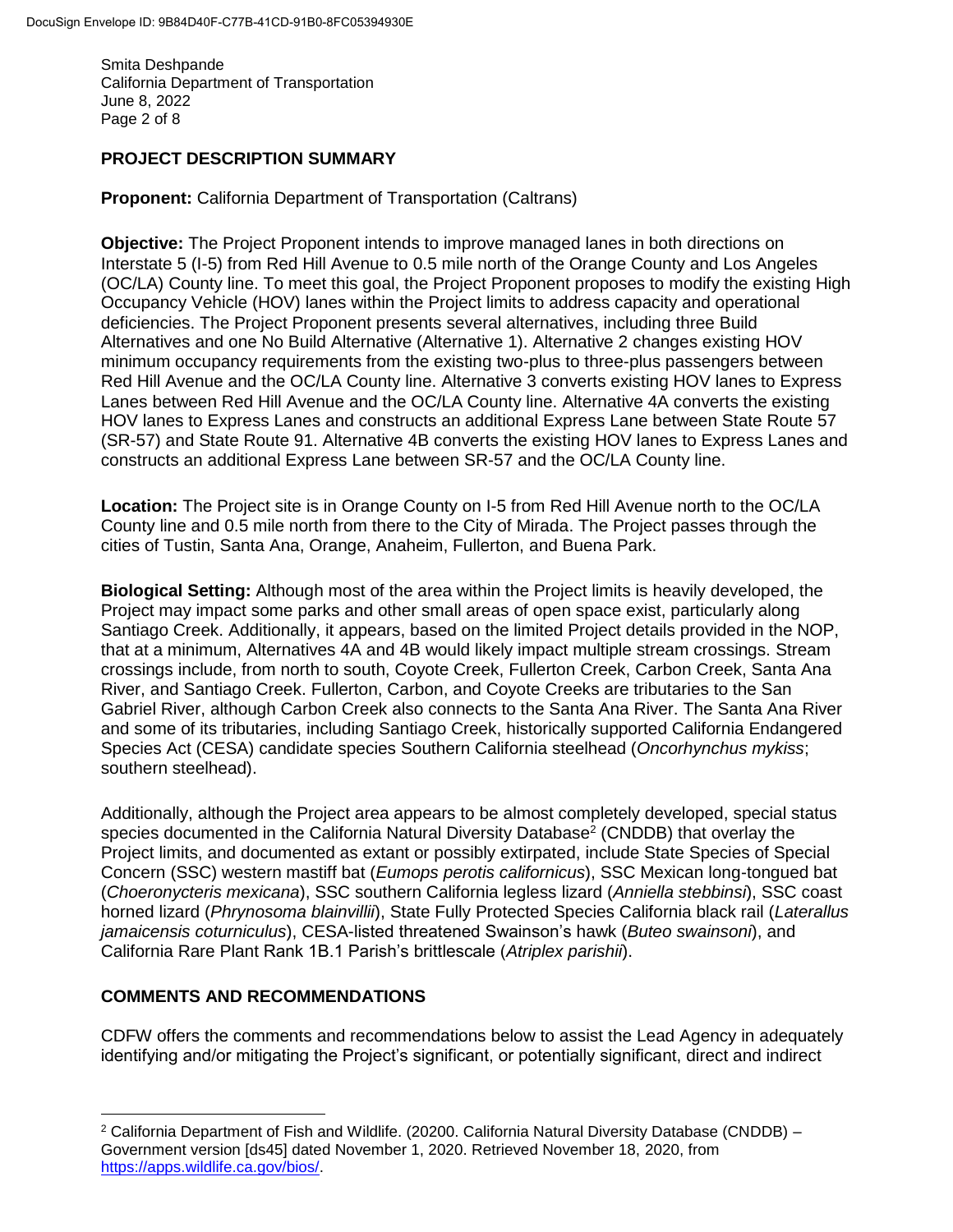Smita Deshpande California Department of Transportation June 8, 2022 Page 3 of 8

impacts on fish and wildlife (biological) resources. Based on the potential for the Project to have a significant impact on biological resources, CDFW agrees that a DEIR is appropriate for the Project.

#### **Specific Comments**

1. Southern Steelhead and Fish Passage. The Project limits include crossings over the Santa Ana River and Santiago Creek, which meets the Santa Ana River approximately one stream mile west of the I-5 crossing. The Santa Ana River and Santiago Creek are historical southern steelhead streams (Becker and Reining 2008). The Project area also includes crossings at Carbon Creek, Fullerton Creek, and Coyote Creek.

According to California Streets and Highways Code section 156.3, if a Project affects a crossing on a stream where anadromous fish are, or historically were found, Caltrans must complete an assessment of potential barriers to fish passage prior to initiating Project design. Caltrans must also submit the assessment to CDFW. Furthermore, if a structural barrier exists, Caltrans shall include remediation of the barrier in the design plans and Caltrans shall develop the Project in consultation with CDFW. Additionally, Fish and Game Code section 5901 prohibits the construction or maintenance of any structure that prevents or impedes fish passage, pursuant to the Fish and Game code definition of "fish."

The CDFW Passage Assessment Database (PAD) indicates a lack of data for the I-5 Santiago Creek crossing. The PAD also indicates that all other Project-related crossings require a detailed survey to determine potential passage constraints. Therefore, CDFW recommends that the Project Proponent implement Fish and Game Code 5901 and the Streets and Highways Code requirements 156 through 156.5 and work closely with CDFW throughout the Project design to ensure compliance with fish passage requirements. CDFW also recommends that the Project Proponent consult with CDFW and the National Oceanic and Atmospheric Administration when considering the biological applicability of fish passage within the Project area. If any other crossings not mentioned here lie within the Project limits and may be affected by any of the proposed Alternatives, the above recommendations shall also apply to those streams.

2. Potential Impacts to Bats. A review of the California Natural Diversity Database indicates historic presence of SSC bat species within one mile of Buena Park and Tustin. As discussed in *Caltrans Bat Mitigation: A Guide to Developing Feasible and Effective Solutions* (Johnston et al., 2019), bridges, culverts, and other transportation infrastructure components can provide habitat for multiple bat species. Additionally, bats may roost in trees, especially in riparian habitat and on rocky banks. Since this Project includes crossings over multiple streams, including but not limited to, Santiago Creek, Santa Ana River, Carbon Creek, Fullerton Creek, and Coyote Creek, bats may roost within or near the Project footprint.

Additionally, CDFW considers bats non-game mammals, afforded protection by State law from take or harassment (Fish and Game Code § 4150, California Code of Regulations § 251.1). The DEIR should include a bat roosting habitat assessment. If habitat is present the DEIR should include survey results conducted in the bat maternity season (April 1 through August 31); a thorough discussion of potential impacts to bats from construction and operation of the Project to adequately disclose potential impacts; and appropriate avoidance and mitigation measures. The DEIR should include measures to avoid and minimize impacts to bat species. (CEQA Guidelines §15126.4[a][1]).

3. Historically Documented Species within the Vicinity. The CNDDB documents historic presence of multiple species within the Project vicinity.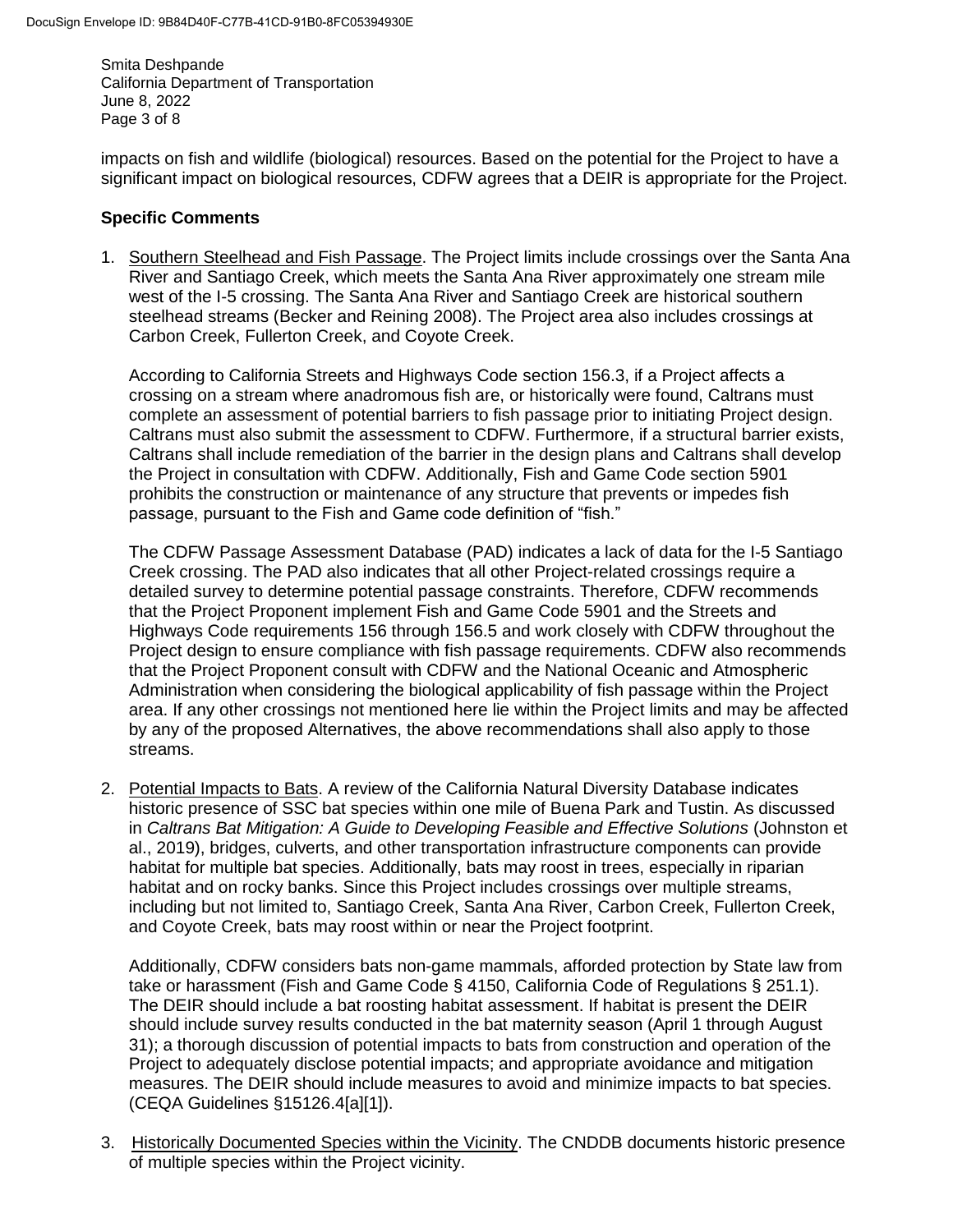Smita Deshpande California Department of Transportation June 8, 2022 Page 4 of 8

- a. Wildlife Species. Fully Protected California Black Rail in 1896, likely in the Santa Ana River or Santiago Creek, CESA-listed threatened Swainson's hawk in 1888 in the vicinity of Anaheim, SSC southern California legless lizard in 1916 in the vicinity of Anaheim, and SSC coast horned lizard in 1922 in the vicinity of Santa Ana. It is possible that subsequent development resulted in extirpation of these species within the Project area; however, the DEIR should include an analysis of habitat suitability for all species. If suitable habitat exists and the Project may impact the habitat, the DEIR should include the location(s) and description(s) of the habitat and consider the likelihood that species may utilize the habitat. Additionally, if species presence is likely, the Project Proponent should conduct seasonally appropriate surveys and include the survey report(s) in the DEIR. The DEIR should discuss potential direct, indirect, and cumulative impacts to the species as well as proposed avoidance and mitigation measures.
- b. Plant Species. The CNDDB also documents the presence of California Rare Plant Rank 1B.1 Parish's brittlescale within one mile of Buena Park, detected in 1881 and presumed extant. Although this is a historical detection, the DEIR should include an analysis of habitat suitability for the species. If suitable habitat is present and the Project may impact the habitat, the DEIR should include the location(s) and description of the habitat and consider the likelihood that the species may be present. Additionally, if species presence is likely, the Project Proponent should conduct a seasonally appropriate surveys and include the survey report(s) in the DEIR. The DEIR should discuss potential direct, indirect, and cumulative impacts to the species as well as proposed avoidance and mitigation measures.
- 4. Fish and Game Code Section 1600 et seq. As discussed above, the Project area includes stream crossings. As a Responsible Agency under CEQA, CDFW has authority over activities in streams and/or lakes that will divert or obstruct the natural flow, or change the bed, channel, or bank (including vegetation associated with the stream or lake) of a river or stream or use material from a streambed. For any such activities, the Project Proponent (or "entity") must provide written notification to CDFW pursuant to Fish and Game Code Section 1600 et seq.
	- a. CDFW's issuance of a Lake or Streambed Alteration Agreement (LSA) for a Project that is subject to CEQA will require CEQA compliance actions by CDFW as a Responsible Agency. As a Responsible Agency, CDFW may consider the Environmental Impact Report of the local jurisdiction (Lead Agency) for the Project. To minimize additional requirements by CDFW pursuant to section 1600 et seq. and/or under CEQA, the DEIR should fully identify the potential impacts to the stream or riparian resources and provide adequate avoidance, mitigation, monitoring, and reporting commitments for issuance of the LSA.
	- b. In the event the Project area may support aquatic, riparian, and wetland habitats, a preliminary delineation of the streams and the DEIR associated riparian habitats should be included in the DEIR. The delineation should be conducted pursuant to the U.S. Fish and Wildlife Service (FWS) wetland definition adopted by CDFW (Cowardin et al. 1970). Be advised that some wetland and riparian habitats subject to CDFW's authority may extend beyond the jurisdictional limits of the U.S. Army Corps of Engineers' Section 404 permit and the Regional Water Quality Control Board Section 401 Certification.
	- c. In Project areas which may support ephemeral or episodic streams, herbaceous vegetation, woody vegetation, and woodlands also serve to protect the integrity of these resources and help maintain natural sedimentation processes. Therefore, CDFW recommends effective setbacks be established to maintain appropriately sized vegetated buffer areas adjoining ephemeral drainages.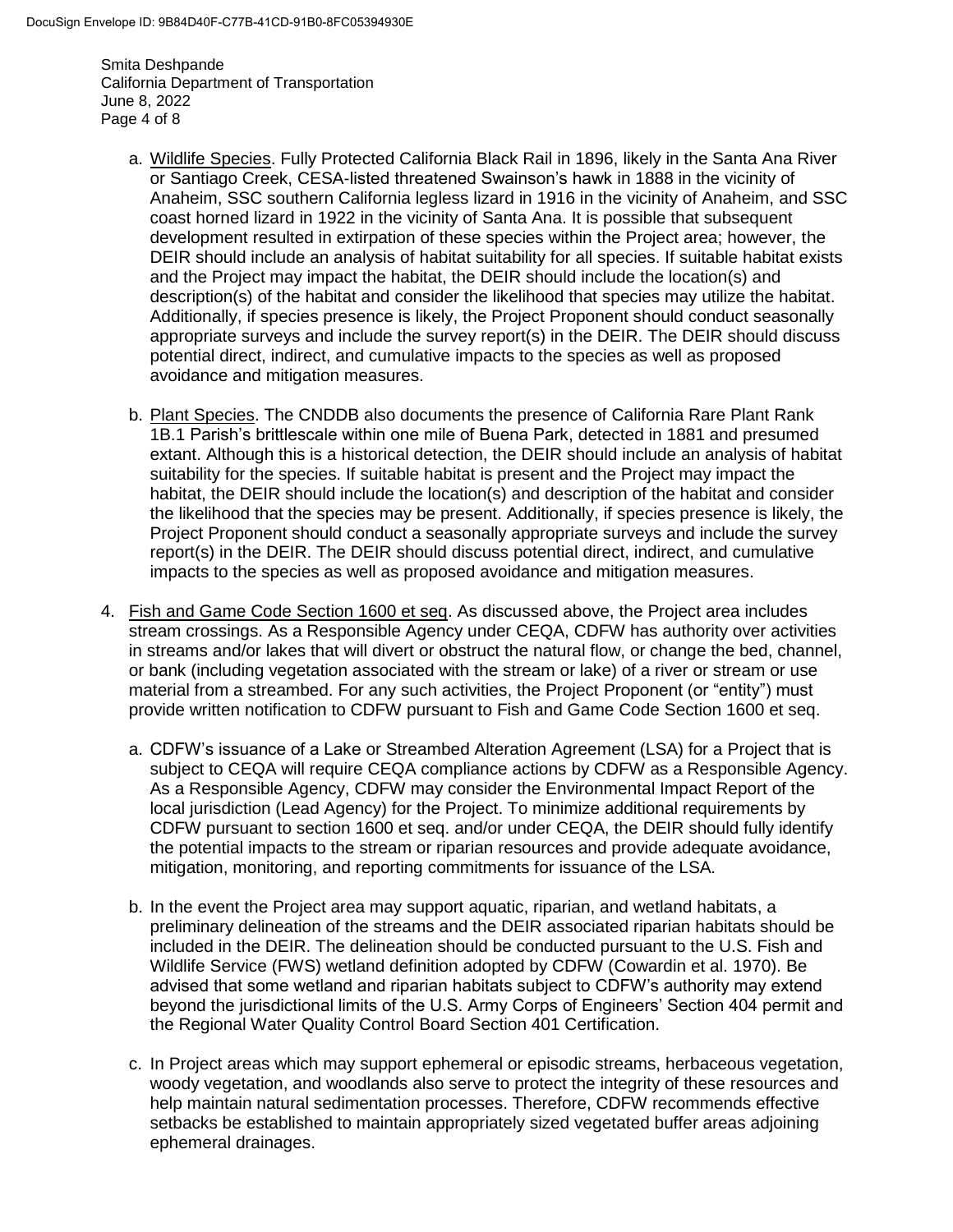Smita Deshpande California Department of Transportation June 8, 2022 Page 5 of 8

- d. The Project Proponent should include and evaluate in the DEIR Project-related changes in upstream and downstream drainage patterns, runoff, and sedimentation.
- e. As part of the LSA Notification process, CDFW requests a hydrological evaluation of the 100, 50, 25, 10, 5, and 2-year frequency storm event for existing and proposed conditions. CDFW recommends the DEIR evaluate the results and address avoidance, minimization, and/or mitigation measures that may be necessary to reduce potential significant impacts.
- 5. Early Coordination with CDFW. According to the Caltrans-CDFW Interagency Agreement (Caltrans Contract; Contract Number 43A0398) Exhibit A, section 15.H, Caltrans is obligated to "Work closely with CDFW…to make optimal use of available staff resources. This includes consultation prior to commencement of design, prior to 30% design, and again prior to 60% design level." CDFW encourages the Project Proponent to maintain their commitment to this obligation, especially where a selected Project Alternative results in the need for a Lake and Streambed Alteration Agreement or may affect a sensitive species.

### **General Comments**

- 6. Impact Areas and Project Alternatives. The NOP includes a brief discussion of the Project but does not provide sufficient detail to conduct a comprehensive analysis of the potential impacts. To enable CDFW to adequately review and comment on the Project from the standpoint of the protection of plants, fish, and wildlife, CDFW recommends the following information be included in the DEIR:
	- a. A complete discussion of the purpose and need for, and description of, the Project, including all staging areas and access routes to the construction and staging areas; and,
	- b. A range of feasible alternatives should be included to ensure that alternatives to the Project are fully considered and evaluated; the alternatives should avoid or otherwise minimize impacts to sensitive biological resources.
- 7. Biological Baseline Assessment. The NOP does not provide a full assessment of the flora and fauna within the Project's area of potential effect. The DEIR should provide a complete assessment of the flora and fauna within and adjacent to the Project area, with particular emphasis upon identifying endangered, threatened, sensitive, and locally unique species and sensitive habitats. This should include a complete floral and faunal species compendium of the entire Project site, undertaken at the appropriate time of year. The DEIR should include the following information:
	- a. CEQA Guidelines, section 15125(c), specifies that knowledge of the regional setting is critical to an assessment of environmental impacts and that special emphasis should be placed on resources that are rare or unique to the region;
	- b. A current inventory of the biological resources associated with each habitat type on-site and within the area of potential effect. CDFW's CNDDB in Sacramento should be contacted at <https://www.wildlife.ca.gov/Data/BIOS> to obtain current information on any previously reported sensitive species and habitat, including Significant Natural Areas identified under Chapter 12 of the Fish and Game Code;
	- c. An inventory of rare, threatened, endangered and other sensitive species on-site and within the area of potential effect. Species to be addressed should include all those which meet the CEQA definition (see CEQA Guidelines, § 15380). This should include sensitive fish, wildlife,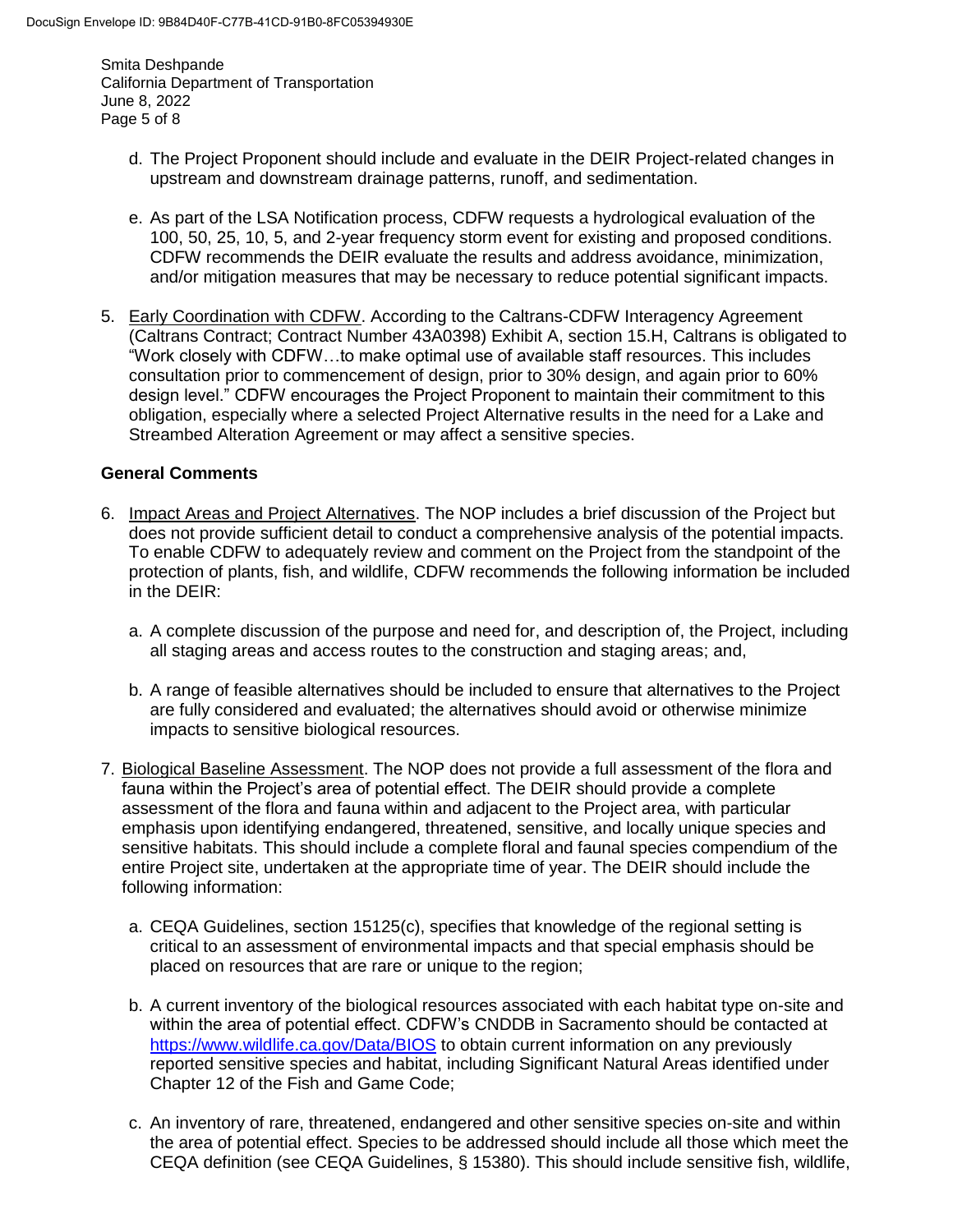$\overline{a}$ 

Smita Deshpande California Department of Transportation June 8, 2022 Page 6 of 8

> reptile, and amphibian species. Seasonal variations in use of the Project area should also be addressed. Focused species-specific surveys, conducted at the appropriate time of year and time of day when the sensitive species are active or otherwise identifiable, are required. Acceptable species-specific survey procedures should be developed in consultation with CDFW and the U.S. Fish and Wildlife Service;

- d. A thorough, recent, floristic-based assessment of special status plants and natural communities, following CDFW's *Protocols for Surveying and Evaluating Impacts to Special Status Native Plant Populations and Natural Communities* (see [https://nrm.dfg.ca.gov/FileHandler.ashx?DocumentID=18959&inline\)](https://nrm.dfg.ca.gov/FileHandler.ashx?DocumentID=18959&inline);
- e. Floristic, alliance- and/or association-based mapping and vegetation impact assessments conducted at the Project site and within the neighboring vicinity. *A Manual of California*  Vegetation, second edition<sup>3</sup>, should also be used to inform this mapping and assessment. Adjoining habitat areas should be included in this assessment where site activities could lead to direct or indirect impacts off-site. Habitat mapping at the alliance level will help establish baseline vegetation conditions.
- 8. Cumulative Impact Analysis. The NOP does not provide a thorough discussion of direct, indirect, and cumulative impacts expected to adversely affect biological resources. To enable CDFW to adequately review and comment on the Project's potential impacts on biological resources, the DEIR should include a detailed discussion of potential impacts and specific measures to offset such impacts. The following should be addressed in the DEIR:
	- a. A discussion of potential adverse impacts from lighting, noise, exotic species, and human activity should also be included. Mitigation measures proposed to alleviate such impacts should be included;
	- b. Discussions regarding indirect Project impacts on biological resources, including resources in nearby public lands, open space, adjacent natural habitats, riparian ecosystems, and any designated and/or proposed or existing reserve lands (e.g*.*, preserve lands associated with a NCCP). Impacts on, and maintenance of, wildlife corridor/movement areas, including access to undisturbed habitats in adjacent areas, should be fully evaluated in the DEIR;
	- c. A cumulative effects analysis should be developed as described under CEQA Guidelines, section 15130. General and specific plans, as well as past, present, and anticipated future Projects, should be analyzed relative to the DEIR impacts on similar wildlife habitats;
	- d. To avoid impacts to nesting birds, the DEIR should require that, when biologically warranted, construction would occur outside of the peak avian breeding season which generally runs from February 1 through September 1 (as early as January 1 for some raptors). If Project construction is necessary during the bird breeding season, a qualified biologist with experience in conducting bird breeding surveys should conduct weekly bird surveys for nesting birds, within three days prior to the work in the area, and ensure no nesting birds in the Project area would be impacted by the Project. If an active nest is identified, a buffer shall be established between the construction activities and the nest so that nesting activities are not interrupted. CDFW recommends the buffer be a minimum width of 100 feet for common passerines, 300 feet from any state or federal listed species, and500 feet for

 $^3$  Sawyer, J. O., Keeler-Wolf, T., and Evens J.M. 2008. A manual of California Vegetation, 2nd ed. ISBN 978-0-943460-49-9.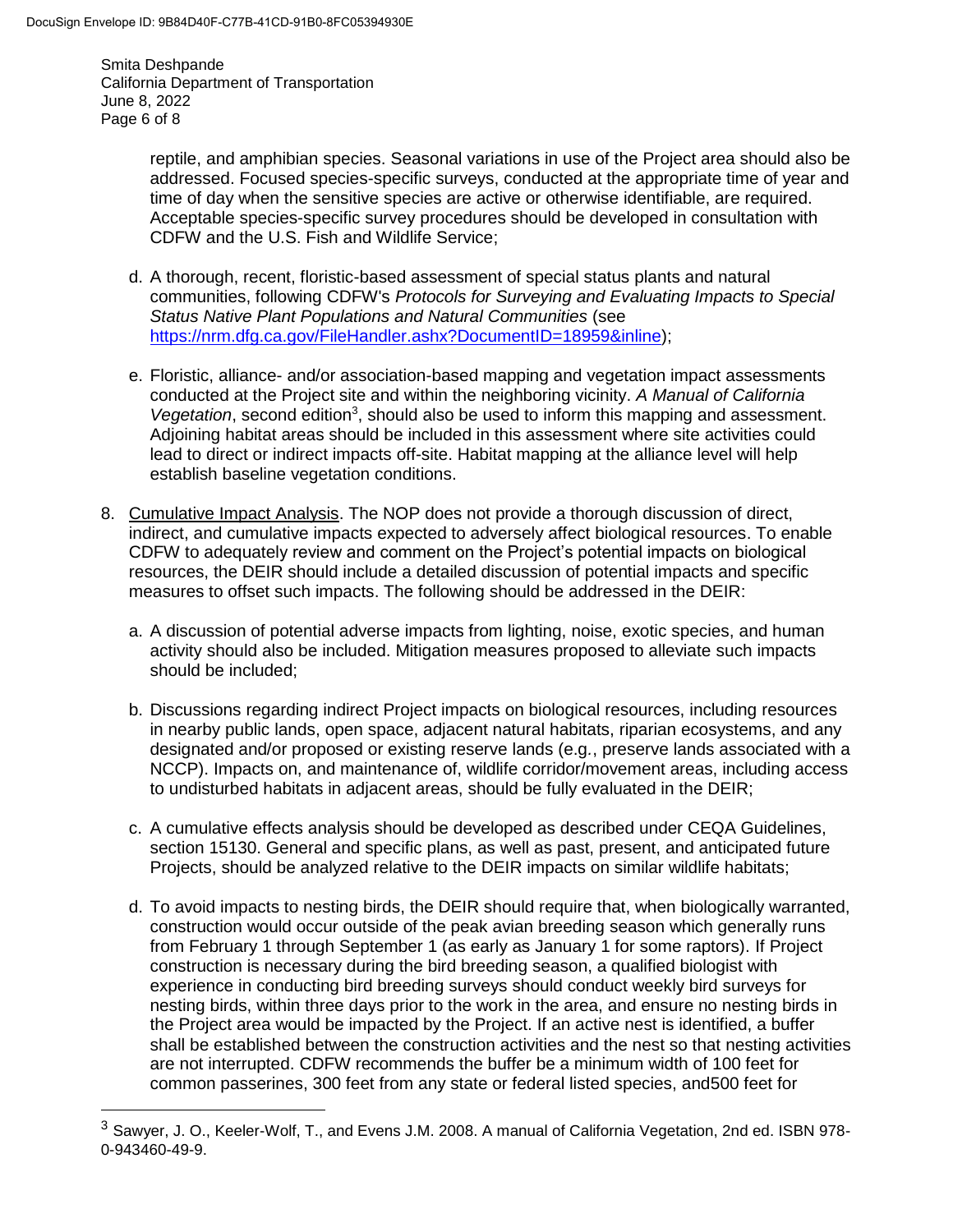Smita Deshpande California Department of Transportation June 8, 2022 Page 7 of 8

> raptors or State fully Protected species; be delineated by temporary fencing; and remain in effect as long as construction is occurring or until the nest is no longer active. No Project construction shall occur within the fenced nest zone until the young have fledged, are no longer being fed by the parents, have left the nest, and will no longer be impacted by the Project. Reductions in the nest buffer distance may be appropriate depending on the avian species involved, ambient levels of human activity, screening vegetation, or possibly other factors;

- e. The DEIR should include mitigation measures for adverse Project-related impacts to sensitive plants, animals, and habitats. Mitigation measures should emphasize avoidance and reduction of Project impacts. For unavoidable impacts, on-site habitat restoration or enhancement should be discussed in detail. If on-site mitigation is not feasible or would not be biologically viable and therefore not adequately mitigate the loss of biological functions and values, off-site mitigation through habitat creation and/or acquisition and preservation in perpetuity should be addressed. Areas proposed as mitigation lands should be protected in perpetuity with a conservation easement, financial assurance and dedicated to a qualified entity for long-term management and monitoring. Under Government Code section 65967, the Lead Agency must exercise due diligence in reviewing the qualifications of a governmental entity, special district, or nonprofit organization to effectively manage and steward land, water, or natural resources on mitigation lands it approves and;
- f. CDFW generally does not support the use of relocation, salvage, and/or transplantation as mitigation for impacts to rare, threatened, or endangered species. Studies have shown that these efforts are experimental in nature and largely unsuccessful.

# **ENVIRONMENTAL DATA**

CEQA requires that information developed in environmental impact reports and negative declarations be incorporated into a data base which may be used to make subsequent or supplemental environmental determinations. (Pub. Resources Code, § 21003, subd. (e).) Accordingly, please report any special status species and natural communities detected during Project surveys to the CNDDB. The CNNDB field survey form can be found at the following link: [https://wildlife.ca.gov/Data/CNDDB/Submitting-Data.](https://wildlife.ca.gov/Data/CNDDB/Submitting-Data) The completed form can be mailed electronically to CNDDB at the following email address: [CNDDB@wildlife.ca.gov.](mailto:cnddb@dfg.ca.gov) The types of information reported to CNDDB can be found at the following link: [https://wildlife.ca.gov/Data/CNDDB/Plants-and-Animals.](https://wildlife.ca.gov/Data/CNDDB/Plants-and-Animals)

# **FILING FEES**

The Project, as proposed, would have an impact on fish and/or wildlife, and assessment of filing fees is necessary. Fees are payable upon filing of the Notice of Determination by the Lead Agency and serve to help defray the cost of environmental review by CDFW. Payment of the fee is required in order for the underlying Project approval to be operative, vested, and final. (Cal. Code Regs, tit. 14, § 753.5; Fish & G. Code, § 711.4; Pub. Resources Code, § 21089.)

# **CONCLUSION**

CDFW appreciates the opportunity to comment on the NOP of a DEIR to assist the Lead Agency in identifying and mitigating Project impacts on biological resources.

Questions regarding this letter or further coordination should be directed to Simona Altman, Senior Environmental Scientist, at (805) 338-0474 or [Simona.Altman@wildlife.ca.gov.](mailto:Simona.Altman@wildlife.ca.gov)